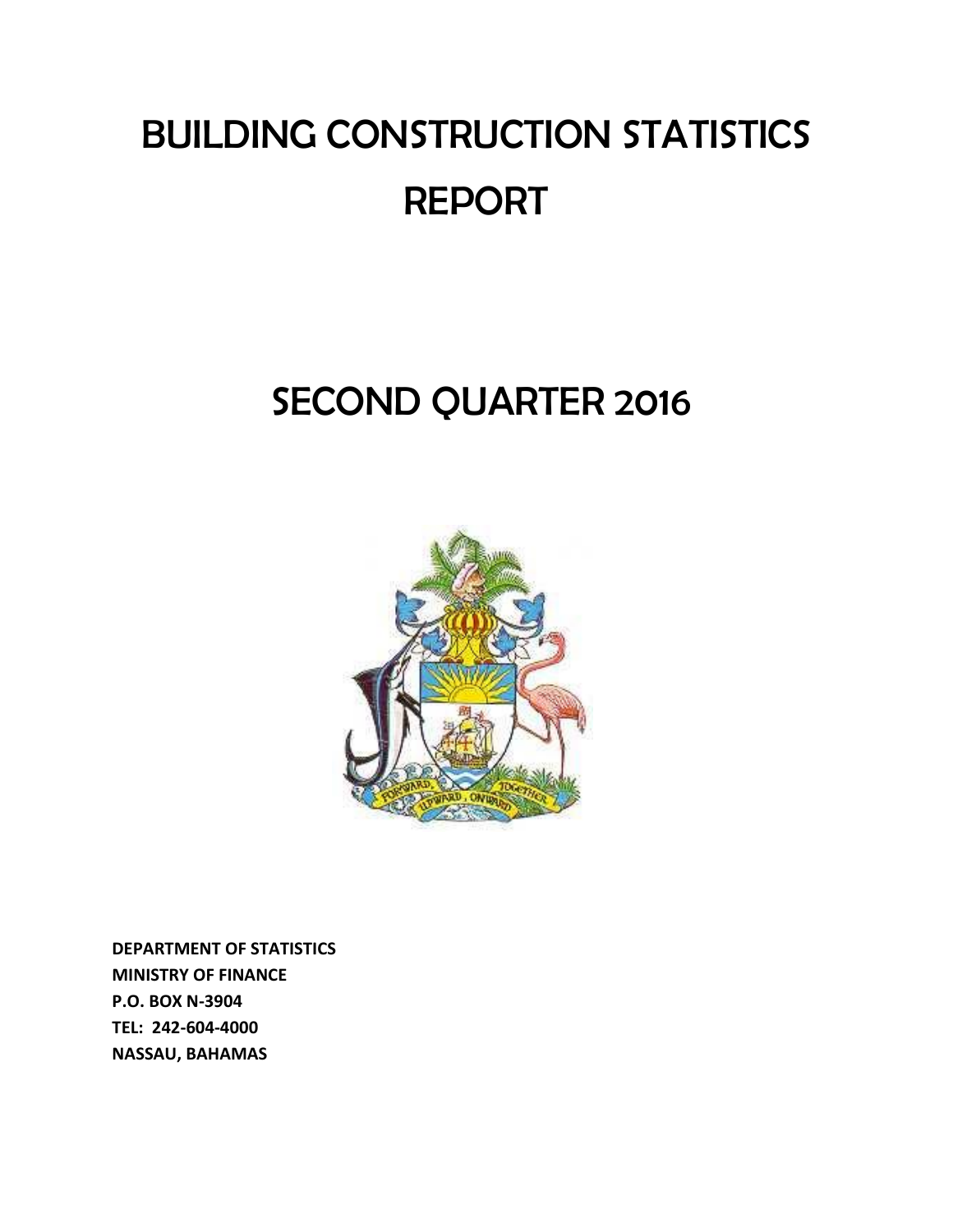## **PRESS RELEASE:**

### **THE DEPARTMENT OF STATISTICS RELEASES BUILDING CONSTRUCTION STATISTICS**

The National Accounts section of the Department of Statistics announces the release of the Building Construction Statistics for the second quarter of 2016.

The basic data are collected by the Ministry of Works located in New Providence and Grand Bahama, the Department of Local Government in conjunction with the Family Island Administrators, and the Grand Bahama Port Authority. The Permits data includes New Providence, Grand Bahama and the Family Islands. The Starts and Completions are only New Providence and Grand Bahama. The information is collected and summarized on a monthly basis by the aforementioned organizations, then forwarded to the Department of Statistics where it is processed, analyzed and published.

#### **CONSTRUCTION PROGRESSION**

*Construction Permits* represent permission to construct, add or renovate a structure (i.e. buildings, walls, docks, etc.) at which time the estimated cost of the proposed structure is given.

*Construction Starts* represent those structures on which the first phase of construction has begun.

*Construction Completions* represent those structures which are registered as being completed.

#### **TYPE OF CONSTRUCTION**

*"Public"* represents construction of buildings for public use such as schools, offices, airports, etc. by the Government.

*"Private/Residential"* represents construction of residential structures such as houses, apartments and duplexes.

*"Commercial/Industrial"* represents construction of offices, churches, malls, hotels etc. by private businesses or individuals.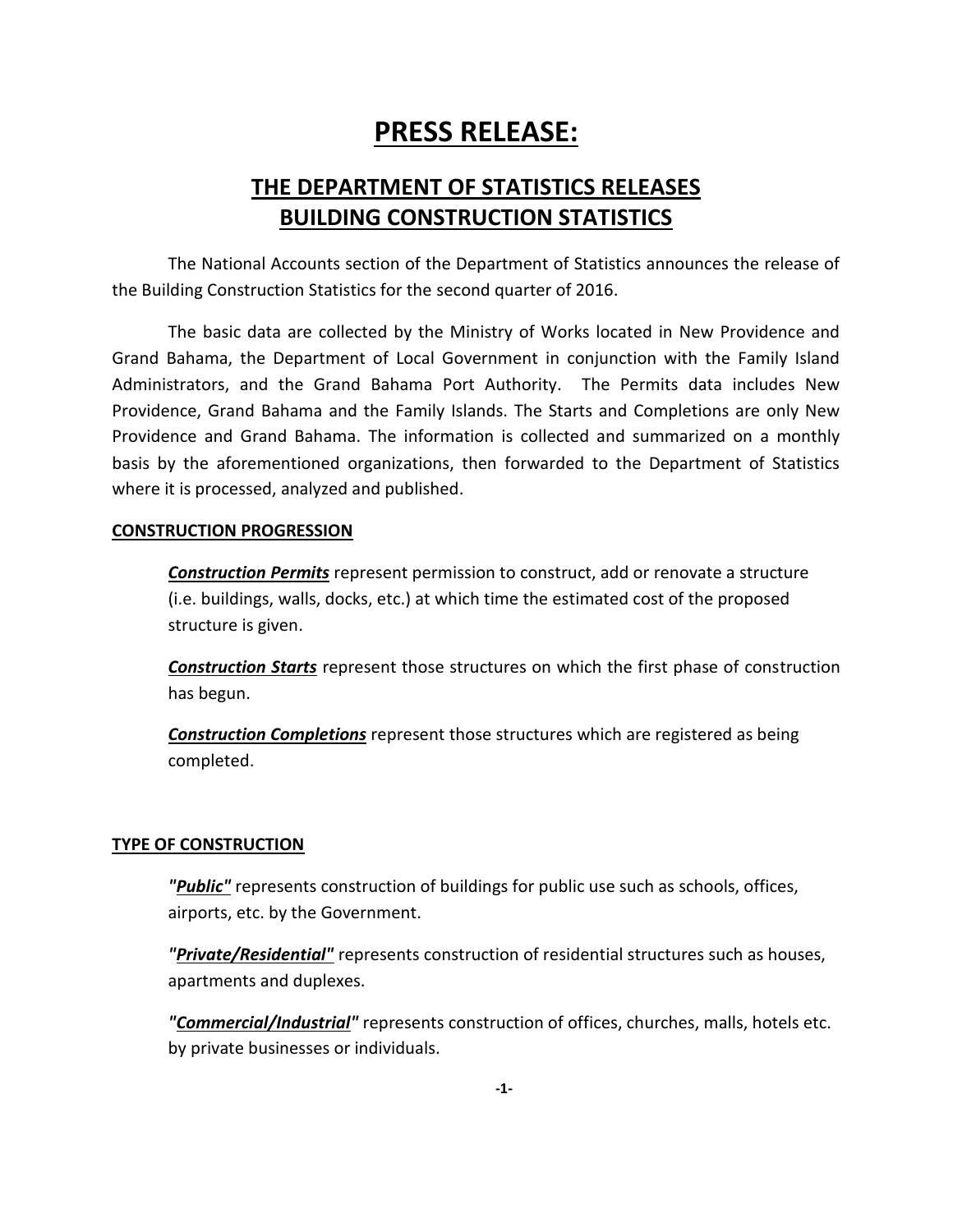## **DATA HIGHLIGHTS:**

#### **CONSTRUCTION PERMITS**

The second quarter data for 2016 indicated that the total number of Permits Issued for All Bahamas (304) was six units lower than the figure recorded in the first quarter. The value of Permits Issued decreased by approximately \$60 million during this period, from approximately \$159 million in the first quarter of 2016 to \$98 million in the second quarter. The Commercial/Industrial Sector reflected a decrease of approximately \$50 million. This was the most significant decline during this period. The Public Sector decreased by approximately \$18 million. The Private/Residential Sector, however, showed an increase of approximately \$7 million during this period.

#### **CONSTRUCTION STARTS**

In the second quarter of 2016, the total number of Construction Starts All Bahamas (111) was lower than that of the first quarter, which was 127, however the value increased by approximately \$2 million. In New Providence, the Private/Residential Sector increased by approximately \$6 million, while in the Commercial/Industrial Sector there was a decrease of approximately \$3 million. In Grand Bahama, there was a decrease in the Private/Residential Sector of approximately \$6 million, while the Commercial/Industrial Sector increased by approximately \$5 million.

#### **CONSTRUCTION COMPLETIONS**

The total number of Construction Completions in the second quarter of 2016 showed an increase of 29 units, 124 units in the first quarter of 2016 compared to 153 in the second quarter. This increase was also reflected in the value, which increased from approximately \$44 million in the first quarter of 2016 to approximately \$58 million in the second quarter.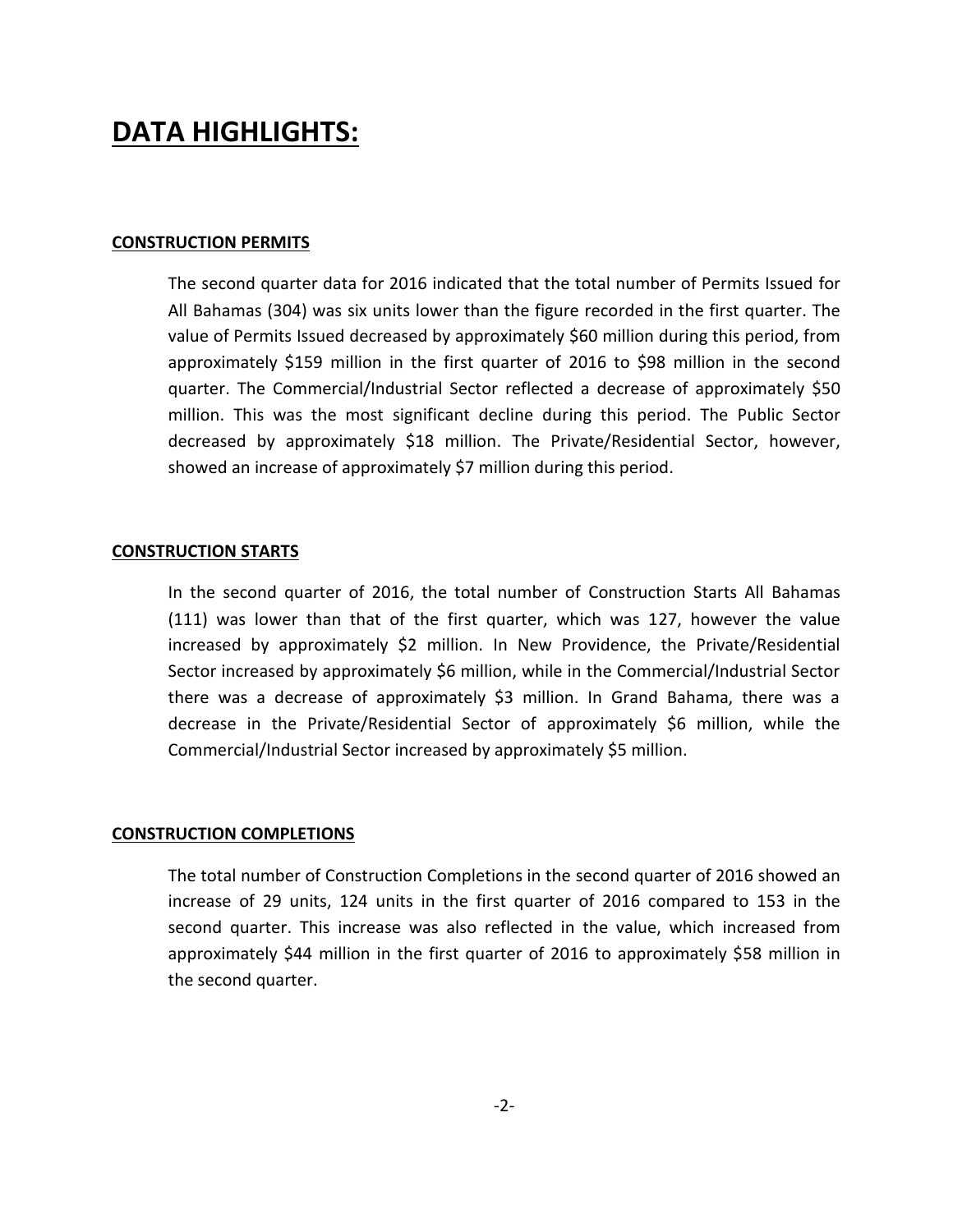#### **NUMBER OF CONSTRUCTION PERMITS ISSUED ALL BAHAMAS BY QUARTER 2014 - 2ND QUARTER 2016**

|               |                                | <b>NEW PROVIDENCE</b>            |               | <b>GRAND BAHAMA</b> |                                |                                                          |               |              |  |  |  |
|---------------|--------------------------------|----------------------------------|---------------|---------------------|--------------------------------|----------------------------------------------------------|---------------|--------------|--|--|--|
| <b>PERIOD</b> | PRIVATE/<br><b>RESIDENTIAL</b> | COMMERCIAL/<br><b>INDUSTRIAL</b> | <b>PUBLIC</b> | <b>TOTAL</b>        | PRIVATE/<br><b>RESIDENTIAL</b> | <b>COMMERCIAL/</b><br><b>PUBLIC</b><br><b>INDUSTRIAL</b> |               | <b>TOTAL</b> |  |  |  |
| 2014          | 851                            | 221                              | 16            | 1088                | 194                            | 104                                                      | 8             | 306          |  |  |  |
| 1ST QTR       | 198                            | 43                               | 3             | 244                 | 63                             | 29                                                       | 4             | 96           |  |  |  |
| 2ND QTR       | 218                            | 61                               | 6             | 285                 | 60                             | 32                                                       | 1             | 93           |  |  |  |
| 3RD QTR       | 240                            | 55                               | 5             | 300                 | 33                             | 18                                                       | 2             | 53           |  |  |  |
| 4TH QTR       | 195                            | 62                               | 2             | 259                 | 38                             | 25                                                       | 1             | 64           |  |  |  |
| 2015          | 726                            | 230                              | 8             | 964                 | 182                            | 101                                                      | 18            | 301          |  |  |  |
| 1ST QTR       | 187                            | 48                               | 3             | 238                 | 38                             | 20                                                       | 1             | 59           |  |  |  |
| 2ND QTR       | 204                            | 81                               | 0             | 285                 | 48                             | 23                                                       | 6             | 77           |  |  |  |
| 3RD QTR       | 192                            | 52                               | 2             | 246                 | 26                             | 26                                                       | 2             | 54           |  |  |  |
| 4TH QTR       | 143                            | 49                               | 3             | 195                 | 70                             | 32                                                       | 9             | 111          |  |  |  |
| 2016          |                                |                                  |               |                     |                                |                                                          |               |              |  |  |  |
| 1ST QTR       | 188                            | 39                               | 2             | 229                 | 48                             | 28                                                       | 4             | 80           |  |  |  |
| 2ND QTR       | 181                            | 30                               | 2             | 213                 | 48                             | 37                                                       | 4             | 89           |  |  |  |
|               |                                | <b>OTHER FAMILY ISLANDS</b>      |               |                     | <b>THE BAHAMAS</b>             |                                                          |               |              |  |  |  |
| <b>PERIOD</b> | PRIVATE/<br><b>RESIDENTIAL</b> | COMMERCIAL/<br><b>INDUSTRIAL</b> | <b>PUBLIC</b> | <b>TOTAL</b>        | PRIVATE/<br><b>RESIDENTIAL</b> | COMMERCIAL/<br><b>INDUSTRIAL</b>                         | <b>PUBLIC</b> | <b>TOTAL</b> |  |  |  |
| 2014          | 4                              | 15                               | 5             | 24                  | 1049                           | 340                                                      | 29            | 1418         |  |  |  |
| 1st QTR       | 0                              | 0                                | 0             | 0                   | 261                            | 72                                                       | 7             | 340          |  |  |  |
| 2nd QTR       | 2                              | 2                                | 0             | 4                   | 280                            | 95                                                       | 7             | 382          |  |  |  |
| 3rd QTR       | 2                              | $\mathbf{1}$                     | 0             | 3                   | 275                            | 74                                                       | 7             | 356          |  |  |  |
| 4th QTR       | $\Omega$                       | 12                               | 5             | 17                  | 233                            | 99                                                       | 8             | 340          |  |  |  |
| 2015          | 20                             | 11                               | 2             | 33                  | 928                            | 342                                                      | 28            | 1298         |  |  |  |
| 1st QTR       | 1                              | 3                                | 2             | 6                   | 226                            | 71                                                       | 6             | 303          |  |  |  |
| 2nd QTR       | 1                              | 3                                | 0             | 4                   | 253                            | 107                                                      | 6             | 366          |  |  |  |
| 3rd QTR       | 17                             | 1                                | 0             | 18                  | 235                            | 79                                                       | 4             | 318          |  |  |  |
| 4th QTR       | 1                              | 4                                | 0             | 5                   | 214                            | 85                                                       | 12            | 311          |  |  |  |
| 2016          |                                |                                  |               |                     |                                |                                                          |               |              |  |  |  |
|               |                                |                                  |               |                     |                                |                                                          |               |              |  |  |  |
| 1ST QTR       | 0                              | 1                                | 0             | 1                   | 236                            | 68                                                       | 6             | 310          |  |  |  |

-3-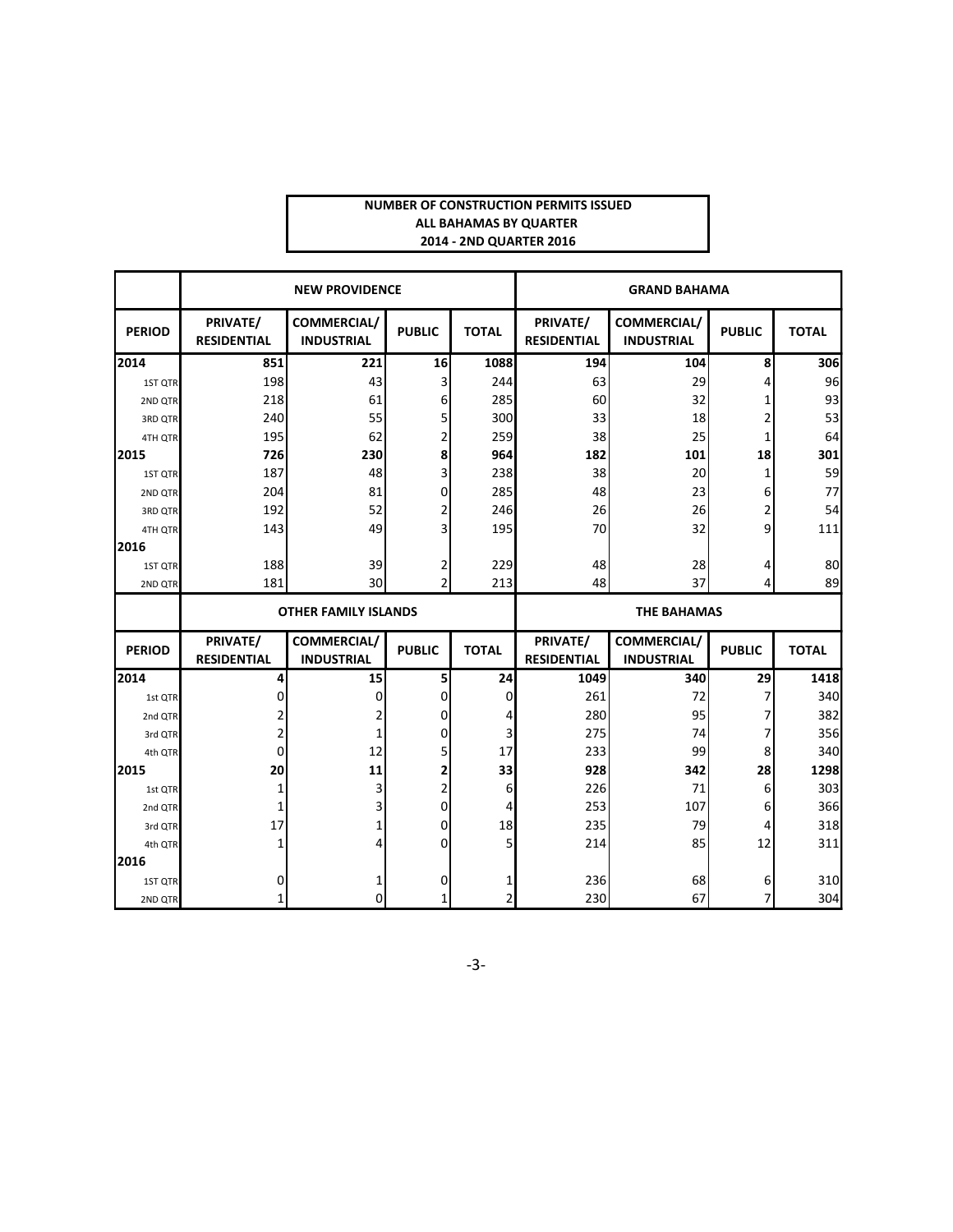#### **VALUE OF CONSTRUCTION PERMITS ISSUED ALL BAHAMAS BY QUARTER 2014 - 2ND QUARTER 2016**

|      |               | (BSD '000)                     |                                  |               |              |                                |                                  |                    |              |  |  |
|------|---------------|--------------------------------|----------------------------------|---------------|--------------|--------------------------------|----------------------------------|--------------------|--------------|--|--|
|      |               |                                | <b>GRAND BAHAMA</b>              |               |              |                                |                                  |                    |              |  |  |
|      | <b>PERIOD</b> | PRIVATE/<br><b>RESIDENTIAL</b> | COMMERCIAL/<br><b>INDUSTRIAL</b> | <b>PUBLIC</b> | <b>TOTAL</b> | PRIVATE/<br><b>RESIDENTIAL</b> | COMMERCIAL/<br><b>INDUSTRIAL</b> | <b>PUBLIC</b>      | <b>TOTAL</b> |  |  |
| 2014 |               | 298,315                        | 155,487                          | 24,663        | 478,465      | 19,160                         | 24,597                           | 408                | 44,165       |  |  |
|      | 1ST QTR       | 72,068                         | 25,558                           | 251           | 97,877       | 5,477                          | 6,434                            | 19                 | 11,929       |  |  |
|      | 2ND QTR       | 56,252                         | 18,316                           | 8,616         | 83,184       | 6,717                          | 14,372                           | 75                 | 21,164       |  |  |
|      | 3RD QTR       | 105,439                        | 60,346                           | 15,721        | 181,506      | 3,097                          | 1,088                            | 206                | 4,390        |  |  |
|      | 4TH QTR       | 64,556                         | 51,267                           | 75            | 115,898      | 3,869                          | 2,704                            | 109                | 6,681        |  |  |
| 2015 |               | 254,562                        | 175,310                          | 12,104        | 441,975      | 25,102                         | 21,014                           | 5,916              | 52,032       |  |  |
|      | 1ST QTR       | 45,459                         | 28,030                           | 408           | 73,897       | 5,237                          | 2,836                            | 60                 | 8,133        |  |  |
|      | 2ND QTR       | 106,738                        | 39,550                           |               | 146,289      | 5,239                          | 9,511                            | 5,291              | 20,041       |  |  |
|      | 3RD QTR       | 55,785                         | 19,505                           | 3,781         | 79,071       | 3,117                          | 4,410                            | 430                | 7,957        |  |  |
|      | 4TH QTR       | 46,579                         | 88,224                           | 7,915         | 142,718      | 11,510                         | 4,257                            | 135                | 15,902       |  |  |
| 2016 |               |                                |                                  |               |              |                                |                                  |                    |              |  |  |
|      | 1ST QTR       | 52,505                         | 21,587                           | 24,603        | 98,695       | 7,537                          | 12,881                           | 599                | 21,017       |  |  |
|      | 2ND QTR       | 59,012                         | 14,652                           | 4,770         | 78,434       | 5,843                          | 9,136                            | 211                | 15,190       |  |  |
|      |               |                                |                                  |               |              |                                |                                  |                    |              |  |  |
|      |               |                                | <b>OTHER FAMILY ISLANDS</b>      |               |              |                                |                                  | <b>THE BAHAMAS</b> |              |  |  |
|      | <b>PERIOD</b> | PRIVATE/<br><b>RESIDENTIAL</b> | COMMERCIAL/<br><b>INDUSTRIAL</b> | <b>PUBLIC</b> | <b>TOTAL</b> | PRIVATE/<br><b>RESIDENTIAL</b> | COMMERCIAL/<br><b>INDUSTRIAL</b> | <b>PUBLIC</b>      | <b>TOTAL</b> |  |  |
| 2014 |               | 2,128                          | 20,974                           | 14,850        | 37,952       | 319,602                        | 201,059                          | 39,921             | 560,582      |  |  |
|      | 1st QTR       |                                |                                  |               |              | 77,545                         | 31,992                           | 270                | 109,806      |  |  |
|      | 2nd QTR       | 1,547                          | 1,316                            |               | 2,863        | 64,516                         | 34,005                           | 8,691              | 107,211      |  |  |
|      | 3rd QTR       | 581                            | 10                               |               | 591          | 109,117                        | 61,443                           | 15,927             | 186,487      |  |  |
|      | 4th QTR       |                                | 19,648                           | 14,850        | 34,498       | 68,424                         | 73,619                           | 15,034             | 157,077      |  |  |
| 2015 |               | 29,733                         | 23,244                           | 821           | 53,798       | 309,397                        | 219,568                          | 18,841             | 547,806      |  |  |
|      | 1st QTR       | 1,500                          | 2,111                            | 821           | 4,433        | 52,196                         | 32,978                           | 1,289              | 86,462       |  |  |
|      | 2nd QTR       | 200                            | 17,753                           |               | 17,953       | 112,177                        | 66,814                           | 5,291              | 184,282      |  |  |
|      | 3rd QTR       | 27,553                         | 77                               |               | 27,630       | 86,454                         | 23,992                           | 4,211              | 114,658      |  |  |
|      | 4th QTR       | 480                            | 3,303                            |               | 3,783        | 58,569                         | 95,784                           | 8,050              | 162,403      |  |  |
| 2016 |               |                                |                                  |               |              |                                |                                  |                    |              |  |  |
|      | 1ST QTR       |                                | 39,124                           | 2,300         | 39,124       | 60,042                         | 73,591<br>23,788                 | 25,203             | 158,835      |  |  |

N.B.: Annual figures may not add up due to rounding.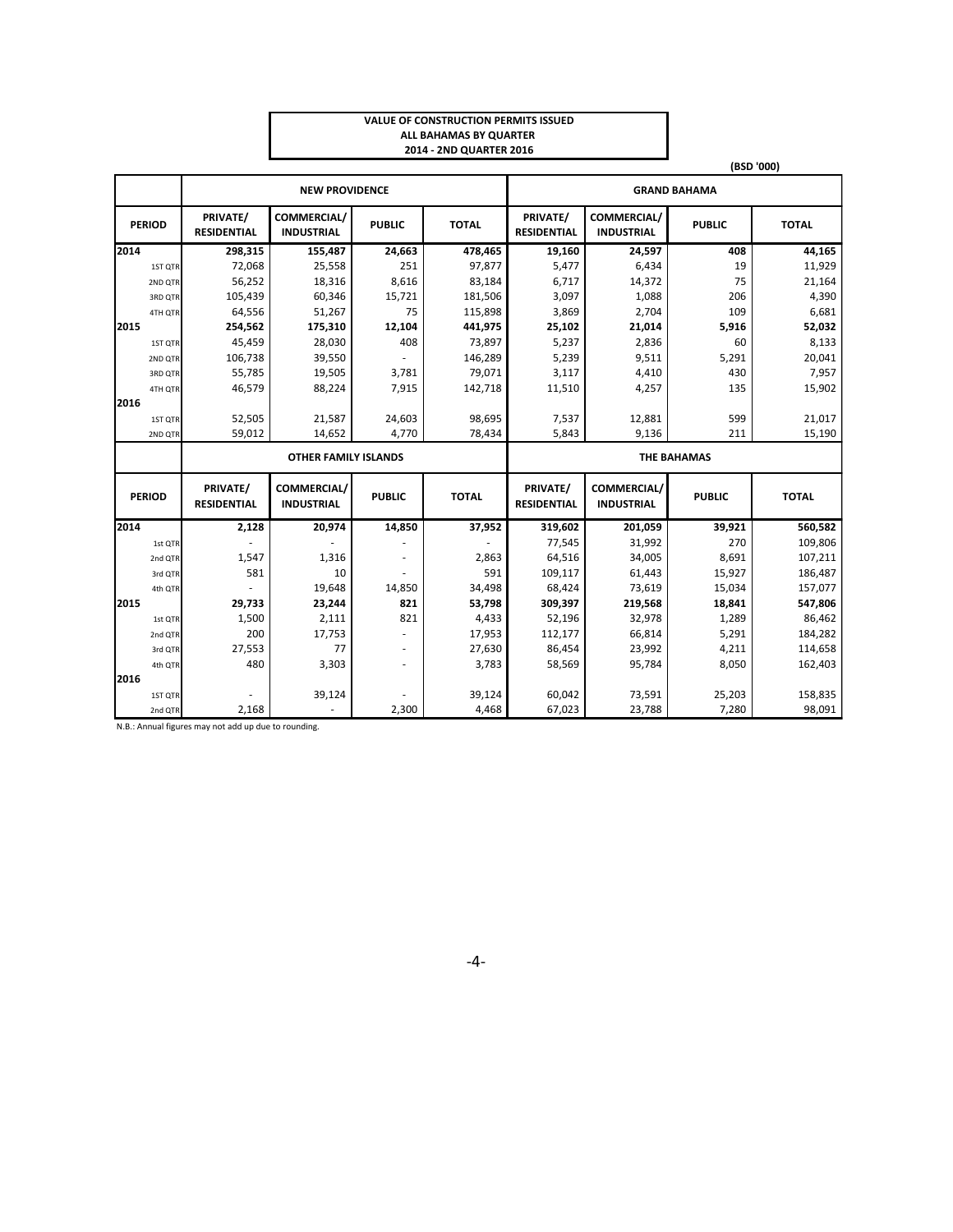| NUMBER OF CONSTRUCTION STARTS ISSUED |  |
|--------------------------------------|--|
| ALL BAHAMAS BY QUARTER               |  |
| 2014 - 2ND QUARTER 2016              |  |

|               |                                | <b>NEW PROVIDENCE</b>            |               |              |                                | <b>GRAND BAHAMA</b>                     |               |              | <b>THE BAHAMAS</b>             |                                         |               |              |  |
|---------------|--------------------------------|----------------------------------|---------------|--------------|--------------------------------|-----------------------------------------|---------------|--------------|--------------------------------|-----------------------------------------|---------------|--------------|--|
| <b>PERIOD</b> | PRIVATE/<br><b>RESIDENTIAL</b> | COMMERCIAL/<br><b>INDUSTRIAL</b> | <b>PUBLIC</b> | <b>TOTAL</b> | PRIVATE/<br><b>RESIDENTIAL</b> | <b>COMMERCIAL/</b><br><b>INDUSTRIAL</b> | <b>PUBLIC</b> | <b>TOTAL</b> | PRIVATE/<br><b>RESIDENTIAL</b> | <b>COMMERCIAL/</b><br><b>INDUSTRIAL</b> | <b>PUBLIC</b> | <b>TOTAL</b> |  |
| 2014          | 297                            | 31                               |               | 330          | 80                             | 36                                      |               | 118          | 377                            | 67                                      |               | 448          |  |
| 1ST QTR       | 96                             | 11                               |               | 107          | 23                             | 12                                      |               | 36           | 119                            | 23                                      |               | 143          |  |
| 2ND QTR       | 68                             |                                  |               | 73           | 21                             | 10                                      |               | 32           | 89                             | 15                                      |               | 105          |  |
| 3RD QTR       | 71                             |                                  |               | 81           | 17                             | ጸ                                       |               | 25           | 88                             | 17                                      |               | 106          |  |
| 4TH QTR       | 62                             |                                  |               | 69           | 19                             | 6                                       |               | 25           | 81                             | 12                                      |               | 94           |  |
| 2015          | 265                            | 23                               |               | 290          | 78                             | 41                                      |               | 122          | 343                            | 64                                      |               | 412          |  |
| 1ST QTR       | 72                             |                                  |               | 77           | 19                             | Ω                                       |               | 28           | 91                             | 13 <sup>1</sup>                         |               | 105          |  |
| 2ND QTR       | 56                             |                                  |               | 59           | 16                             |                                         |               | 26           | 72                             | 10                                      |               | 85           |  |
| 3RD QTR       | 83                             | 10                               |               | 93           | 26                             | ጸ                                       |               | 35           | 109                            | 18                                      |               | 128          |  |
| 4TH QTR       | 54                             |                                  |               | 61           | 17                             | 16                                      |               | 33           | 71                             | 23                                      | $\Omega$      | 94           |  |
| 2016          |                                |                                  |               |              |                                |                                         |               |              |                                |                                         |               |              |  |
| 1ST QTR       | 63                             |                                  |               | 69           | 53                             |                                         |               | 58           | 116                            | 11                                      | $\Omega$      | 127          |  |
| 2nd QTR       | 73                             |                                  |               | 79           | 21                             | 11                                      |               | 32           | 94                             | 17                                      |               | 111          |  |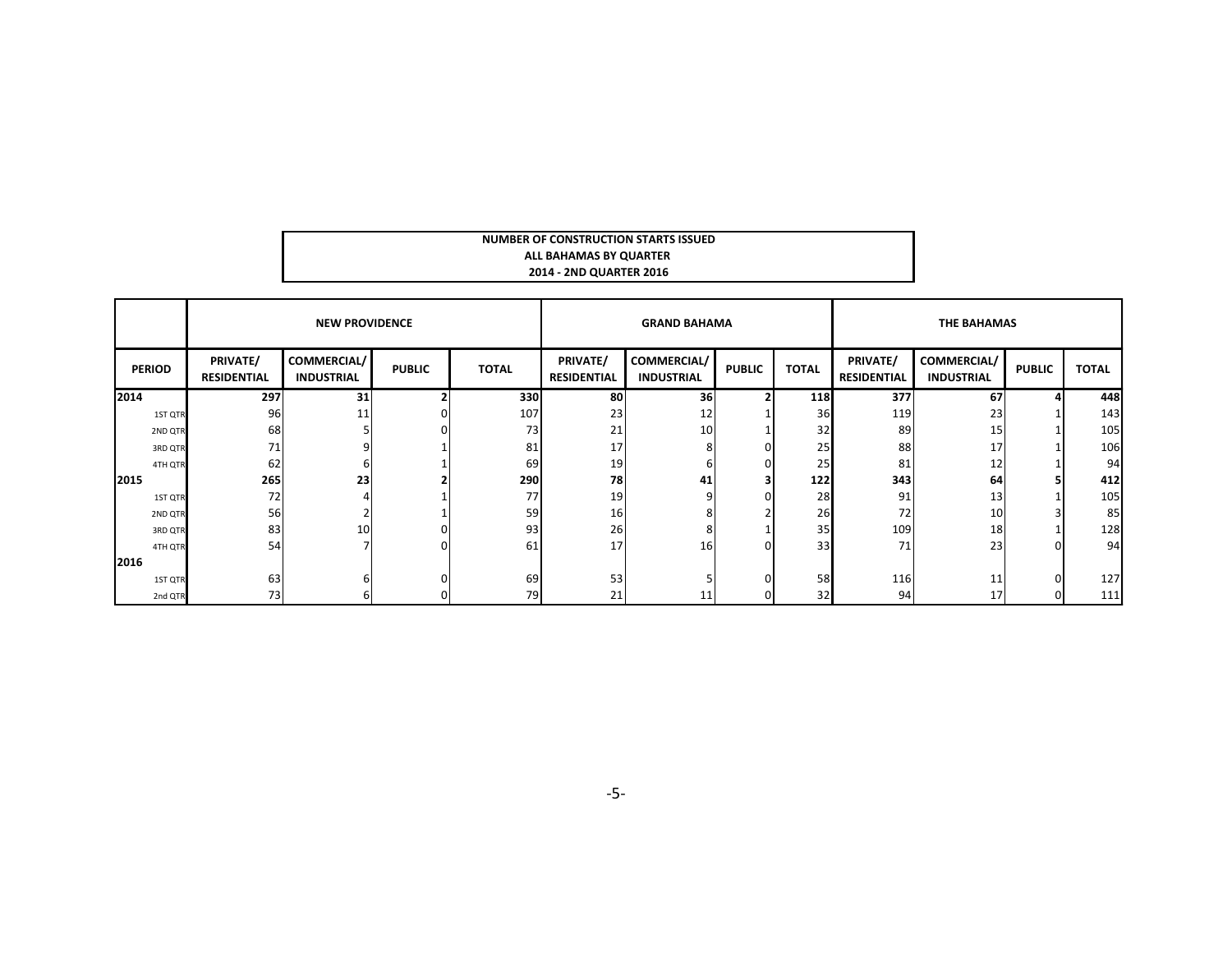#### **VALUE OF CONSTRUCTION STARTS ISSUED ALL BAHAMAS BY QUARTER 2014 - 2ND QUARTER 2016**

|               |                                |                                  |               |              |                                |                                  |               |              |                                | (BSD '000)                              |               |              |  |
|---------------|--------------------------------|----------------------------------|---------------|--------------|--------------------------------|----------------------------------|---------------|--------------|--------------------------------|-----------------------------------------|---------------|--------------|--|
|               |                                | <b>NEW PROVIDENCE</b>            |               |              |                                | <b>GRAND BAHAMA</b>              |               |              | <b>THE BAHAMAS</b>             |                                         |               |              |  |
| <b>PERIOD</b> | PRIVATE/<br><b>RESIDENTIAL</b> | COMMERCIAL/<br><b>INDUSTRIAL</b> | <b>PUBLIC</b> | <b>TOTAL</b> | PRIVATE/<br><b>RESIDENTIAL</b> | COMMERCIAL/<br><b>INDUSTRIAL</b> | <b>PUBLIC</b> | <b>TOTAL</b> | PRIVATE/<br><b>RESIDENTIAL</b> | <b>COMMERCIAL/</b><br><b>INDUSTRIAL</b> | <b>PUBLIC</b> | <b>TOTAL</b> |  |
| 2014          | 87,071                         | 21,216                           | 222           | 108,508      | 13,847                         | 6,845                            | 80            | 20,771       | 100,918                        | 28,060                                  | 301           | 129,279      |  |
| 1ST QTR       | 32,408                         | 12,473                           | <b>м.</b>     | 44,881       | 3,421                          | 4,091                            | 5             | 7,516        | 35,829                         | 16,564                                  |               | 52,397       |  |
| 2ND QTR       | 15,174                         | 768                              | $\sim$        | 15,943       | 3,598                          | 2,104                            | 75            | 5,777        | 18,772                         | 2,872                                   | 75            | 21,719       |  |
| 3RD QTR       | 17,165                         | 4,527                            | 111           | 21,802       | 3,361                          | 22                               | $\sim$        | 3,384        | 20,526                         | 4,549                                   | 111           | 25,186       |  |
| 4TH QTR       | 22,324                         | 3,447                            | 111           | 25,883       | 3,467                          | 627                              | $\sim$        | 4,094        | 25,791                         | 4,075                                   | 111           | 29,977       |  |
| 2015          | 72,802                         | 20,338                           | 1,158         | 94,298       | 13,500                         | 4,270                            | 5,020         | 22,790       | 86,302                         | 24,608                                  | 6,178         | 117,088      |  |
| 1ST QTR       | 20,210                         | 2,059                            | 62            | 22,331       | 3,397                          | 876                              | ٠             | 4,272        | 23,607                         | 2,934                                   | 62            | 26,603       |  |
| 2ND QTR       | 17,027                         | 948                              | 1,095         | 19,070       | 2,191                          | 143                              | 20            | 2,354        | 19,217                         | 1,091                                   | 1,115         | 21,424       |  |
| 3RD QTR       | 21,083                         | 9,746                            | $\sim$        | 30,828       | 4,254                          | 840                              | 5,000         | 10,094       | 25,337                         | 10,585                                  | 5,000         | 40,922       |  |
| 4TH QTR       | 14,483                         | 7,586                            |               | 22,069       | 3,658                          | 2,412                            | $\sim$        | 6,070        | 18,141                         | 9,998                                   | ٠             | 28,139       |  |
| 2016          |                                |                                  |               |              |                                |                                  |               |              |                                |                                         |               |              |  |
| 1ST QTR       | 13,701                         | 4,667                            | . .           | 18,368       | 8,521                          | 1,751                            | $\sim$        | 10,271       | 22,222                         | 6,418                                   | ۰.            | 28,639       |  |
| 2nd QTR       | 19,217                         | 1,387                            |               | 20,604       | 2,907                          | 6,977                            | $\sim$        | 9,884        | 22,124                         | 8,365                                   | ۰.            | 30,489       |  |

N.B.: Annual figures may not add up due to rounding.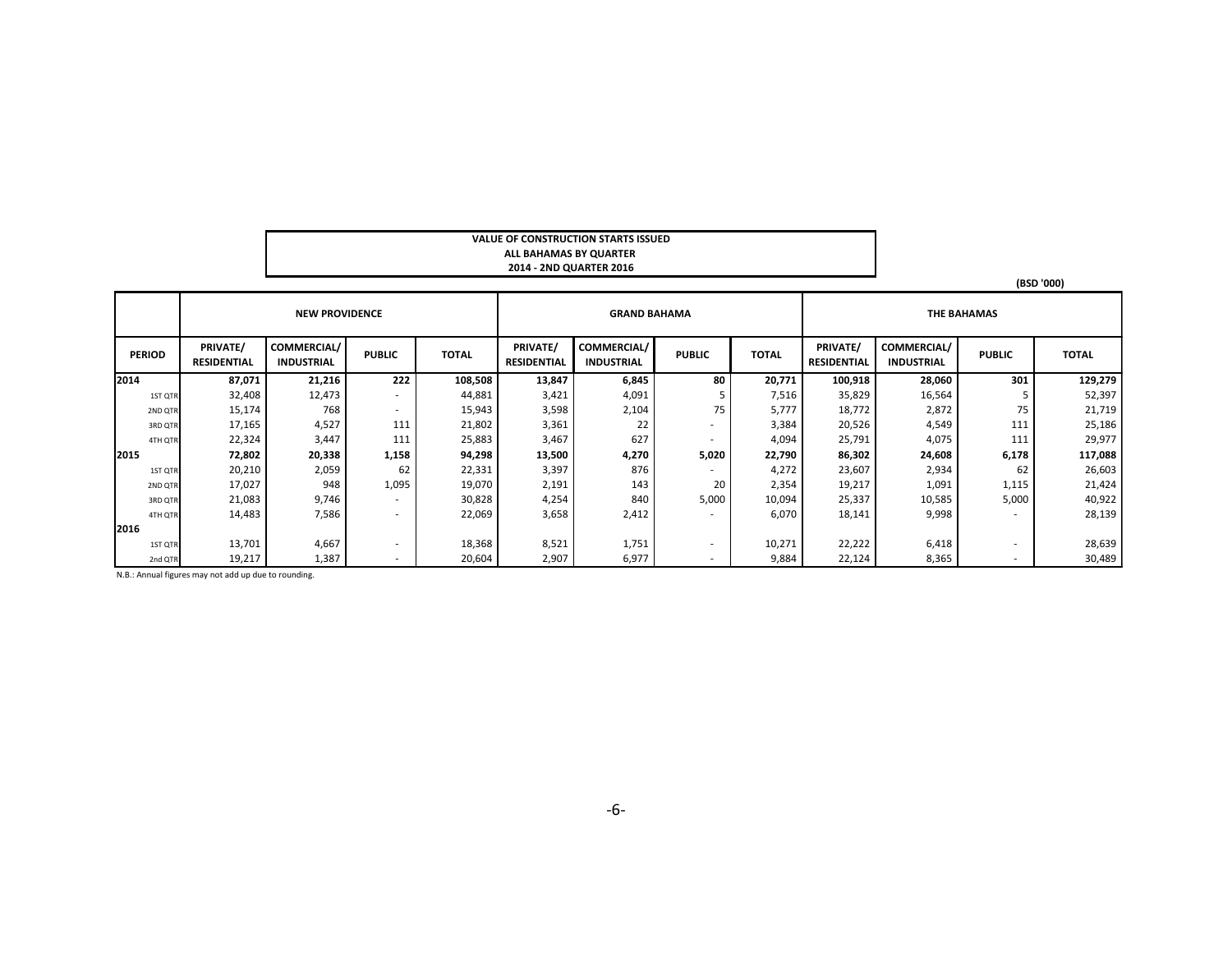#### **NUMBER OF CONSTRUCTION COMPLETIONS ISSUED ALL BAHAMAS BY QUARTER 2014 - 2ND QUARTER 2016**

|               |                                | <b>NEW PROVIDENCE</b>                   |               |              |                                | <b>GRAND BAHAMA</b>                     |                |              | <b>THE BAHAMAS</b>             |                                  |               |              |  |
|---------------|--------------------------------|-----------------------------------------|---------------|--------------|--------------------------------|-----------------------------------------|----------------|--------------|--------------------------------|----------------------------------|---------------|--------------|--|
| <b>PERIOD</b> | PRIVATE/<br><b>RESIDENTIAL</b> | <b>COMMERCIAL/</b><br><b>INDUSTRIAL</b> | <b>PUBLIC</b> | <b>TOTAL</b> | PRIVATE/<br><b>RESIDENTIAL</b> | <b>COMMERCIAL/</b><br><b>INDUSTRIAL</b> | <b>PUBLIC</b>  | <b>TOTAL</b> | PRIVATE/<br><b>RESIDENTIAL</b> | COMMERCIAL/<br><b>INDUSTRIAL</b> | <b>PUBLIC</b> | <b>TOTAL</b> |  |
| 2014          | 370                            | 94                                      |               | 468          | 109                            | 52                                      |                | 162          | 479                            | 146                              | 5             | 630          |  |
| 1ST QTR       | 79                             | 23                                      |               | 102          | 34                             | 12                                      | $\overline{0}$ | 46           | 113                            | 35 <sub>1</sub>                  |               | 148          |  |
| 2ND QTR       | 74                             | 31                                      |               | 106          | 26                             | 16                                      | 01             | 42           | 100                            | 47                               |               | 148          |  |
| 3RD QTR       | 92                             | 13                                      |               | 105          | 22                             | 8                                       | 01             | 30           | 114                            | 21                               |               | 135          |  |
| 4TH QTR       | 125                            | 27                                      |               | 155          | 27                             | 16                                      |                | 44           | 152                            | 43                               |               | 199          |  |
| 2015          | 358                            | 83                                      |               | 445          | 79                             | 60                                      | $\mathbf{2}$   | 141          | 437                            | 143                              | 6             | 586          |  |
| 1ST QTR       | 69                             | 25                                      |               | 94           | 10                             |                                         | 01             | 15           | 79                             | 30 <sup>1</sup>                  |               | 109          |  |
| 2ND QTR       | 86                             | 21                                      |               | 107          | 12                             | 21                                      |                | 34           | 98                             | 42                               |               | 141          |  |
| 3RD QTR       | 94                             | 23                                      |               | 118          | 16                             | 23                                      | 01             | 39           | 110                            | 46                               |               | 157          |  |
| 4TH QTR       | 109                            | 14                                      |               | 126          | 41                             | 11                                      |                | 53           | 150                            | 25                               |               | 179          |  |
| 2016          |                                |                                         |               |              |                                |                                         |                |              |                                |                                  |               |              |  |
| 1ST QTR       | 83                             | 18                                      |               | 103          | 15 <sub>1</sub>                | h                                       | $\Omega$       | 21           | 98                             | 24                               |               | 124          |  |
| 2nd QTR       | 96                             | 16                                      |               | 112          | 21                             | 18                                      |                | 41           | 117                            | 34                               |               | 153          |  |